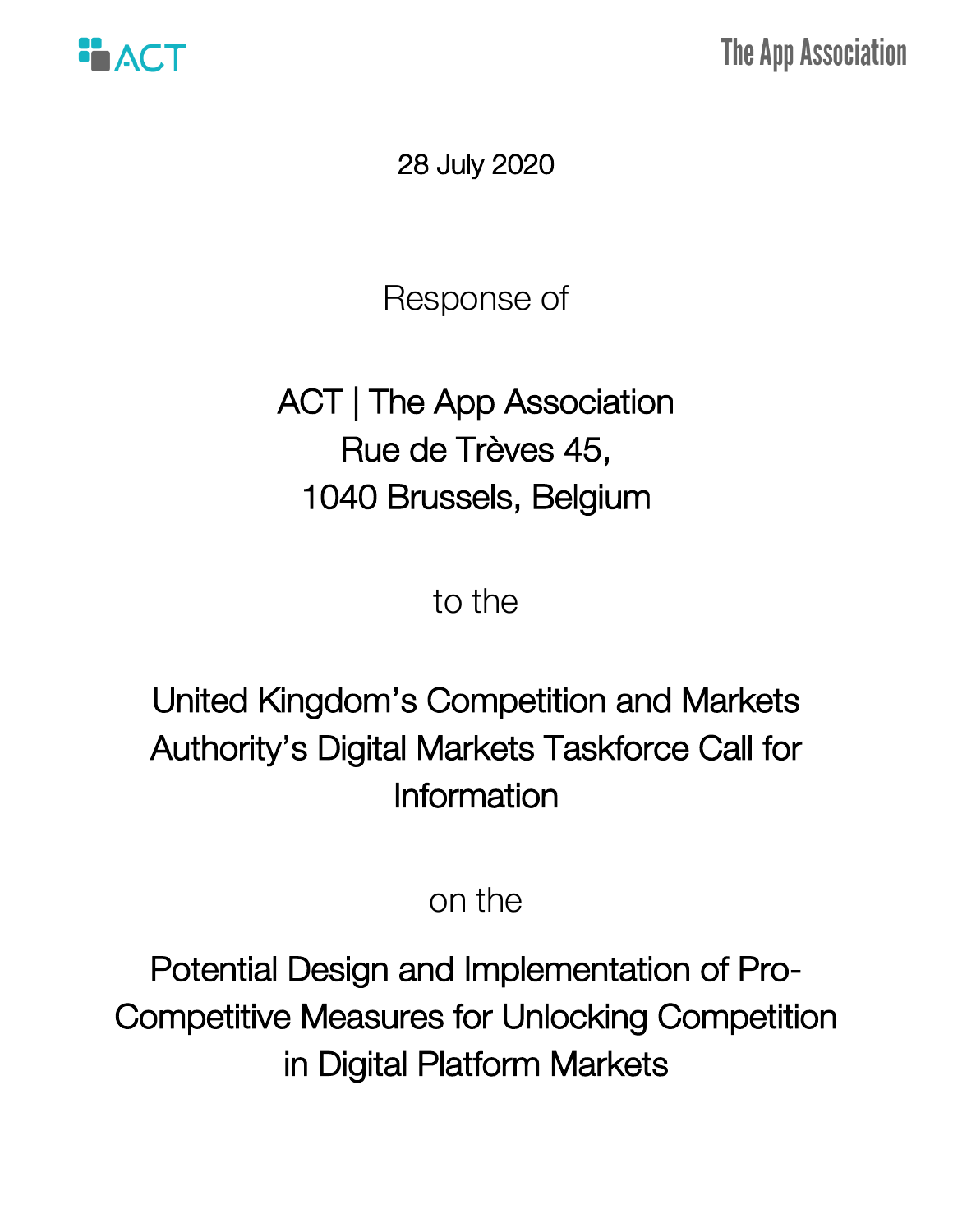

# ACT | The App Association Comments to the Digital Markets Taskforce Call for Information

# I. **Introduction and Statement of Interest**

ACT | The App Association (hereafter "App Association") hereby responds to the Competition and Markets Authority (CMA) Digital Markets Taskforce (hereafter "Taskforce") call for information. The App Association welcomes the CMA's efforts to maintain the United Kingdom's fair and competitive digital economy.

The App Association is a not-for-profit trade association located in Brussels, Belgium, that represents more than 5,000 small and medium-sized application developers and connected device companies located across the European Union (EU) and around the globe. We are committed to creating an economic environment that fosters innovation, as well as supporting competition between and growth for all participants in digital markets.

Today, the ecosystem the App Association represents—which we call the app economy is valued at approximately €830 billion (ca. £755 billion) globally and is responsible for millions of jobs. Alongside the world's rapid embrace of mobile technology, our members have been developing innovative hardware and software solutions that power the growth of the internet of things (IoT) across modalities and segments of the economy. The App Association's members include many UK-based innovators who develop mobile technology products in both established and emerging markets.

For our members, the existing cooperation between developers and platforms represents a symbiotic relationship. Maintaining the level-playing field between big- and small-sized developers helps to ensure a healthy, competitive, and innovation-friendly ecosystem. We appreciate that the CMA is monitoring competition problems in this market. Considering the dynamic characteristics of both platforms' and our members' business models, it is vital that future competition policy allows new technologies to develop in a flexible and reliable digital environment, and that policy actions ensure strong competition while taking into account the possibility of unintended market distortions.

We share the ambition of the CMA to preserve competitive digital markets. Before determining policy recommendations, we advise the Taskforce to identify specific market failures and assess structural issues in detail, to avoid unintended consequences that would negatively impact SMEs. In the context of a new pro-competitive framework, an evidence-based, fair, and coherent regulatory approach is essential to guarantee small businesses have a strong voice in the UK's digital economy.

The App Association remains at the Taskforce's disposal to provide further input and would welcome the opportunity to work with the Taskforce to develop scalable solutions that address these issues in ways that benefit all actors in the European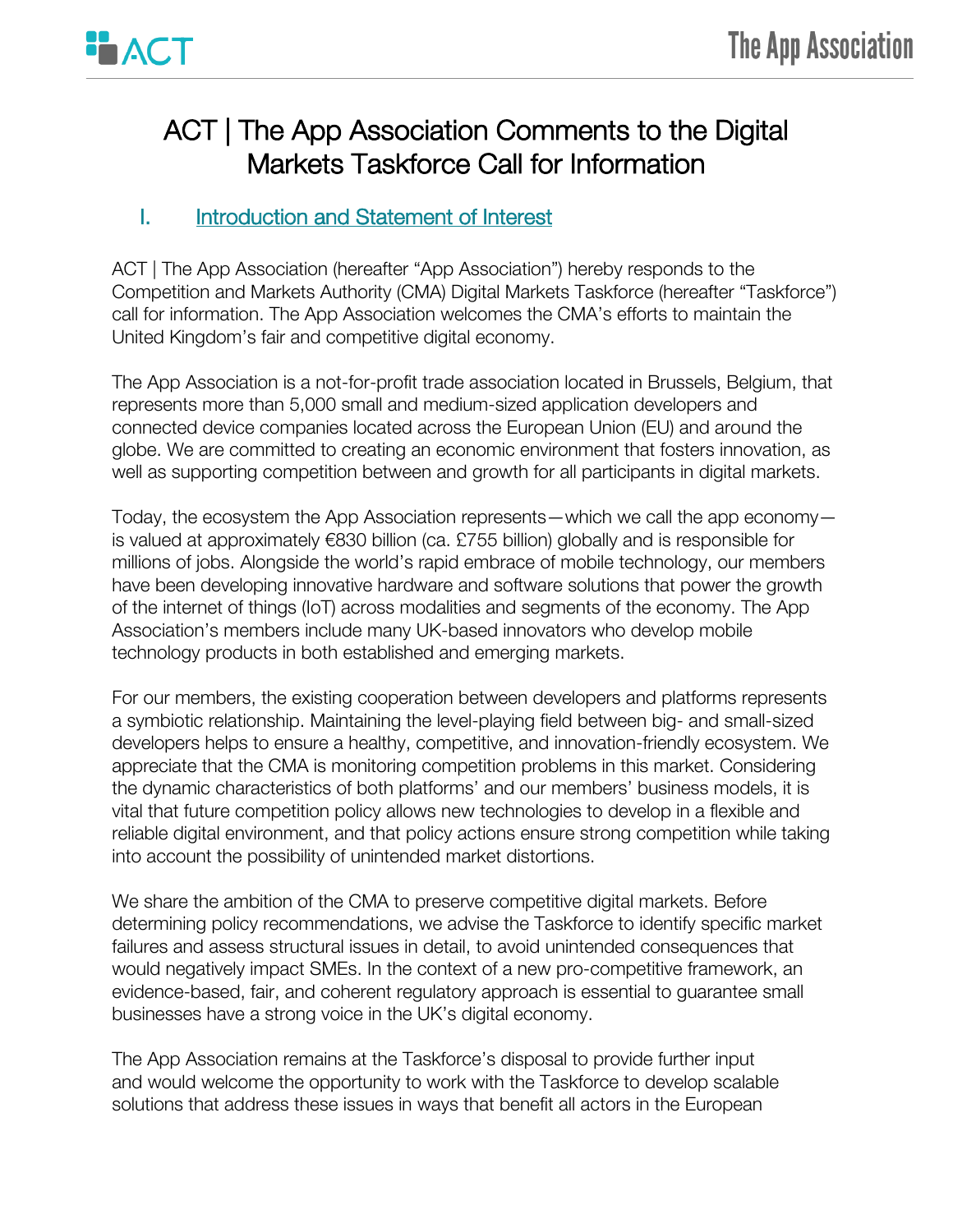

data economy. We thank the CMA and the Taskforce in advance for its consideration of our submission, and we look forward to engaging further in the future.

## II. Questions for Input and Evidence related to Scope

- 1. What are the appropriate criteria to use when assessing whether a firm has Strategic Market Status (SMS) and why? In particular:
	- *a. The Furman Review refers to "significant market power," "strategic bottleneck", "gateway", "relative market power" and "economic dependence":* 
		- *i. How should these terms be interpreted?*
		- *ii. How do they relate to each other?*
		- *iii. What role, if any, should each concept play in the SMS criteria?*
	- *b. Which, if any, existing or proposed legal and regulatory regimes, such as the significant market power regime in telecoms, could be used as a starting point for these criteria?*
	- *c. What evidence could be used when assessing whether the criteria have been met?*

A market definition should precede a determination of SMS. While a market definition should consider antitrust foundations such as the existence of substitutes, such an analysis must be fact-specific, and traditional antitrust analysis is not easily applied to platforms that very often are multi-sided markets. Digital markets are complex, involving a variety of players ranging from massive online platforms to one-person software development companies. In markets as complex as digital ones, the lack of a clear definition of SMS is concerning to the App Association.

As digital markets are often multi-sided markets, they are characterised by the presence of network effects. The utility users on one side of the market derive from their participation in the platform depends on the number of participants on the other side of the market. In the app economy context, this means both app developers and mobile app users benefit from this market structure. Therefore, terms like "significant market power", "relative market power", and "economic dependence" must have very clear and quantifiable definitions and be based on hard evidence to be useful to determine anti-competitive behaviour. It is unclear how concepts like "strategic bottleneck" and "gateway" could be quantified to be used in an SMS assessment, thus their utility seems limited. In the SMS criteria, only those terms that can be based on data-driven economic analysis should play a role. They need to be well-defined, proportional, and align with antitrust principles and practices. To assess whether criteria have been met, more than hypothetical and/or theoretical harms and edge use cases must be shown; substantive evidence is necessary.

Once a market has been appropriately defined, an antitrust analysis should then turn to a determination of SMS designation. A firm's mere possession of "significant" or "relative" market power and potential SMS designation, however defined, is not enough to find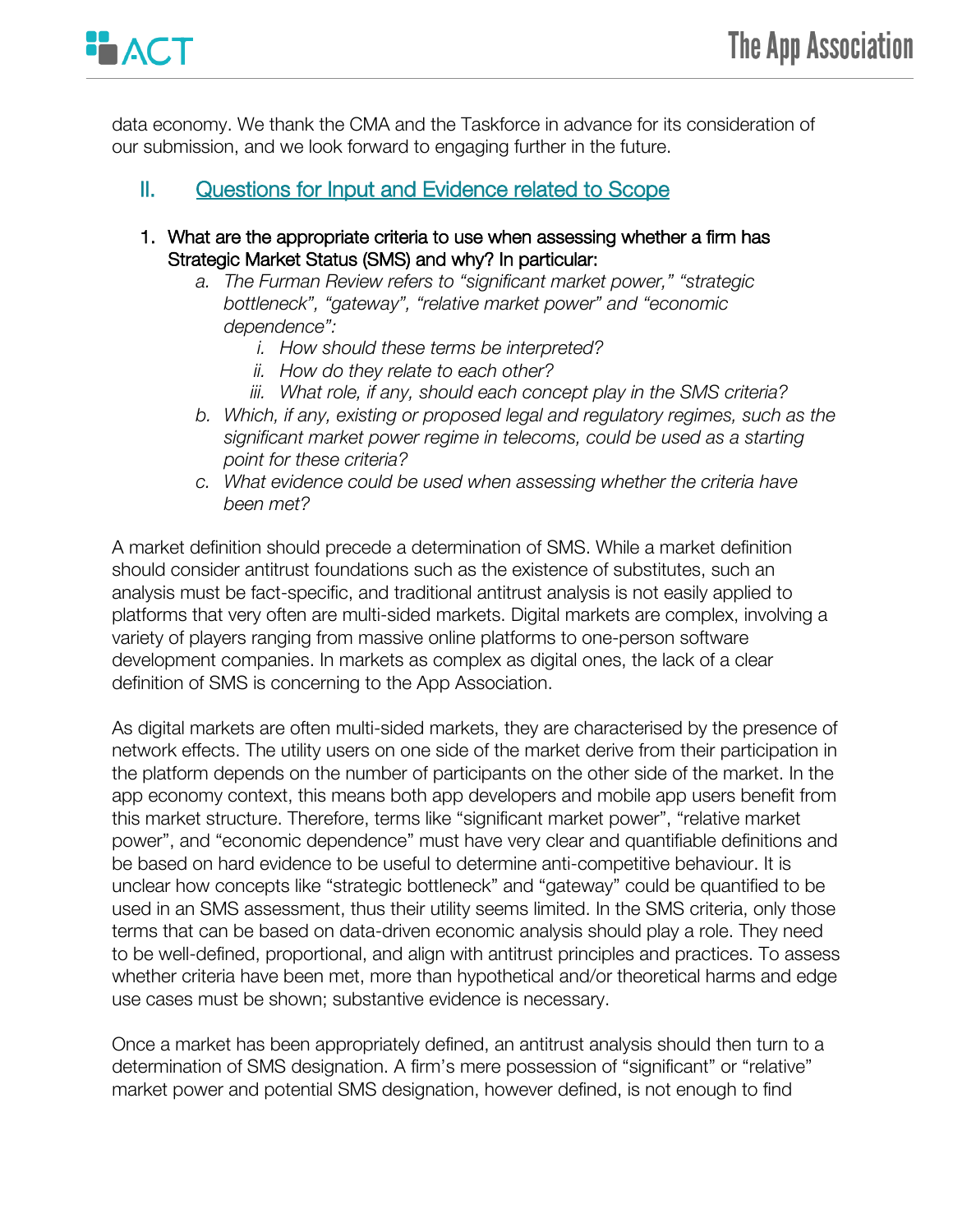

competitive harm unless an abuse of that market power that yields harms to consumers and competitors can be demonstrated. Demonstration of such abuse is critical to determining if antitrust remedies are appropriate, and if so, to what degree.

The SMS concept also does not make sufficiently meaningful distinctions between different types of digital actors and markets. For this reason, existing legal and regulatory regimes like the Significant Market Power Regime in Telecoms have limited utility as a starting point, as the telecoms market is not comparable to modern digital markets. For example, SMS may look one way for one digital platform and entirely different for another, depending on the market. Each platform is a unique entity and has its own eco-system of related parties that are part of multi-sided markets. They operate across several industries with very different business models. Amazon, for example, is not comparable with a platform like the Google Play Store. Even Apple's App Store and Google's Play Store are so different that the whole app-ecosystem would be harmed by a one-size-fits-all approach to app stores. For example, Google uses targeted advertising to link consumers with the products they want and generates large shares of its revenue by selling anonymised data analytics, whereas Apple's majority revenue comes from device sales. These distinctions impact interactions of platforms with third-party business users as well as consumers. Unnecessary and/or overly broad application of antitrust laws on successful digital ecosystems like the app economy is likely to hurt those they are intended to assist, namely business users of platforms and consumers. The SMS concept must ensure flexibility and be adaptable to each platform.

While UK antitrust policy has long reflected that market power assessments should be more holistic and rely on factors past market share alone, new digital platforms illustrate that the application of traditional antitrust fact patterns to complex software platforms is illadvised. Over-reliance on basic market share (e.g., the relative size of user base) breakdowns wrongly equate share with power, ignoring unique attributes of multi-sided platforms such as the ability to benefit from multiple services on the same platform, a low barrier to substitution, and ease of market entry by new competitors. Such characteristics minimize the lock-in effect on users. A large firm with strong network effects can be very beneficial for users and consumers. Any determination of anti-competitive harm should be highly fact-dependent and based on data-driven economic analysis and a strong evidence base. Platforms are the most important intermediaries in digital ecosystems, enabling businesses of all sizes and types to easily and immediately reach consumers all around the world. The nature of a platform and its size do not automatically make it harmful to competition. It is not beneficial to focus on certain companies with a pre-designated status like SMS. What is much more indicative than size, market power, the number of consumers/business users (etc.) is the actual conduct and actions taken by a firm, and how it interacts with competitors. Further, a proper antitrust analysis should also demonstrate that the monopoly power at issue is not short-lived. Platforms' popularity and profitability do not necessarily indicate a failed marketplace or an anti-competitive environment. The focus should be on tackling harm, whichever form it may take rather than focusing on certain characteristics of a company.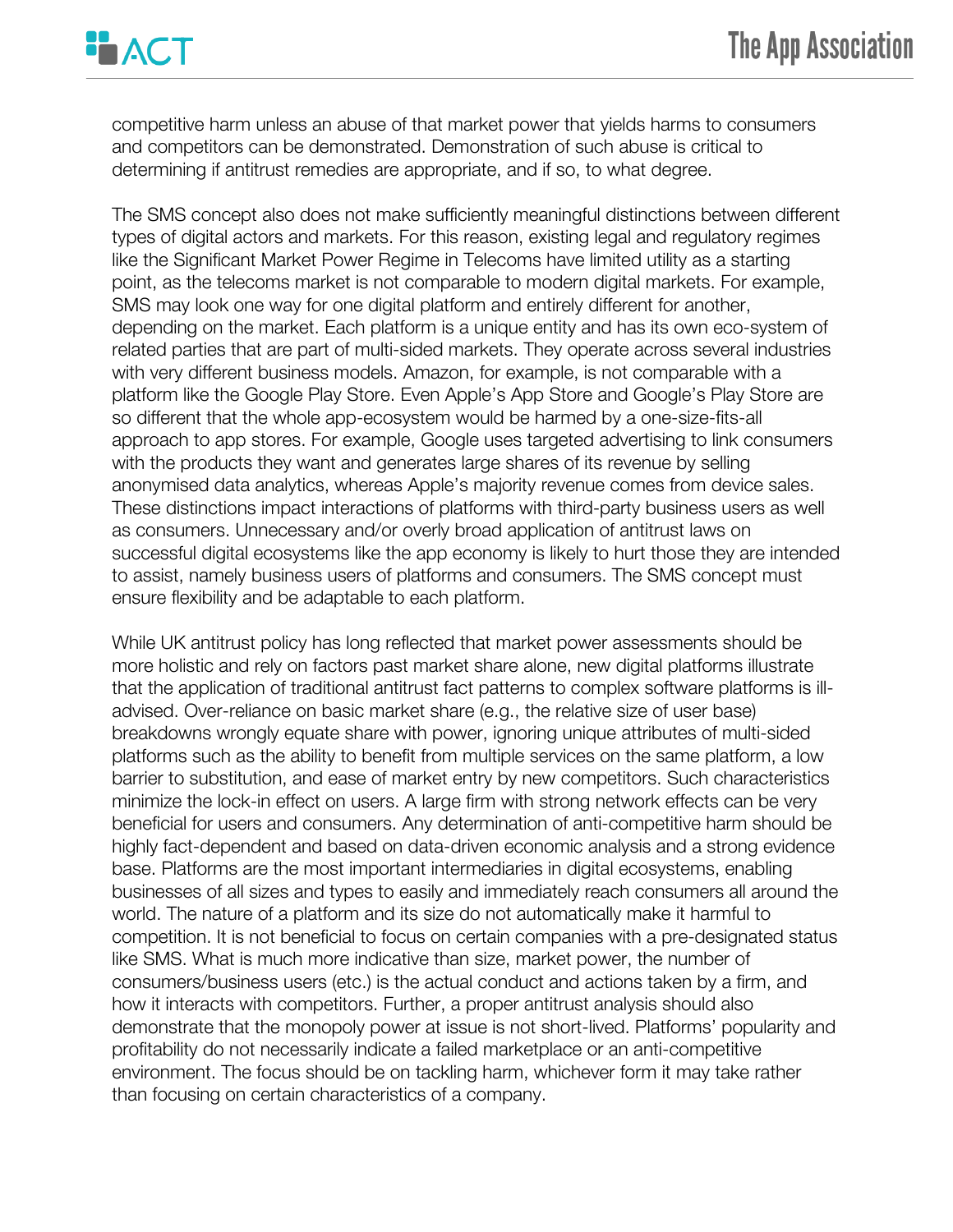

- 2. What implications should follow when a firm is designated as having SMS? For example:
	- *a. Should an SMS designation enable remedies beyond a code of conduct to be deployed?*
	- *b. Should SMS status apply to the corporate group as a whole?*
	- *c. Should the implications of SMS status be confined to a subset of a firm's activities (in line with the market study's recommendation regarding core and adjacent markets)?*

The CMA study indicated that when a firm has been designated as having SMS, the digital markets unit can "suspend, block and reverse decisions of SMS firms and order conduct" to achieve compliance. While a code of conduct is preferable over ex-ante regulation, we are concerned with the prospect of regulator-imposed mandates for SMS-firms. Any code of conduct should consist of high-level principles, rather than overly prescriptive rules, as suggested in the CMA study. The prospect of remedies beyond a code of conduct raises the question of what the use of a tailor-made code of conduct (as proposed by the CMA study) would be if additional remedies are being taken anyway. This reiterates our point that any remedy should only be imposed to manage harmful conduct. In this instance, tailor-made remedies that provide some flexibility to accomplish public policy outcomes based on a thorough investigation of harmful conduct are the most useful option. Especially in the context of technology, the speed of innovation in both new products and business models must be taken into account. For example, app stores started with only free and paid apps. Now we have in-app-purchases and subscriptions, various ad-driven and service-driven and media-licensing based business models. Regulating these systems with an inflexible code of conduct or pre-established remedies that go beyond this code of conduct would be a constant game of catch-up for the regulator, generating constant uncertainty and instability for businesses. Principles help everyone participating in a market to understand what acceptable behaviour is and what is not while providing flexibility in advancing public policy goals.

The App Association thus strongly urges the Taskforce not to recommend a code of conduct equivalent to a "blacklist" of unfair commercial practices. A code of conduct must be well-defined, outcome-focused and evidence-based, and justified by proportionality; and complementing (and avoiding conflict with) other UK laws and regulations, so that no other remedies would be needed. An SMS designation on its own should not enable remedies beyond a code of conduct to be deployed. Remedies beyond a code of conduct cannot be based simply on the SMS designation – rather, they should only be taken if harmful conduct has been proven. The demonstration of these harms is essential in determining the appropriate remedy.

Further, applying SMS status to the whole of the corporate group is too imprecise and risks damaging the wider ecosystem. Instead, assigning the SMS to the subset of a firm's activities that has clearly been found to be anti-competitive allows for narrower, and more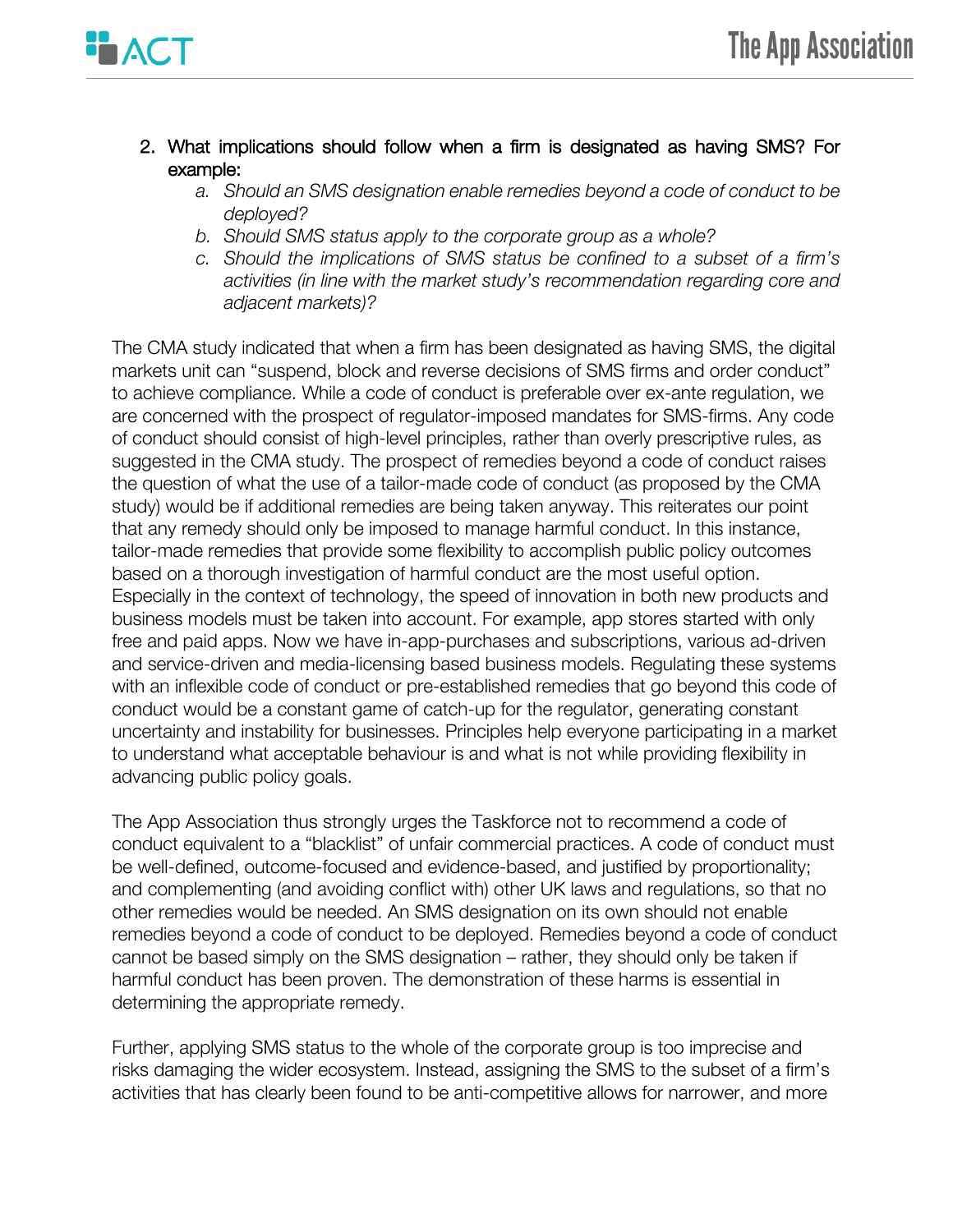

targeted remedies. It is also unclear, once a company has acquired SMS, how often the SMS designation will be reassessed if at all. If a company complies with the code of conduct, will its SMS be rescinded and the code of conduct no longer needed? The consequences of an SMS designation should be clarified to avoid creating high levels of uncertainty amongst market players.

- 3. What should be the scope of a new pro-competition approach, in terms of the activities covered? In particular:
	- *a. What are the criteria that should define which activities fall within the remit of this regime?*
	- *b. Views on the solution outlined by the Furman Review (paragraph 2.13) are welcome.*

As part of a new pro-competition approach, the Taskforce must provide details on how competition dominance and abuse of SMS would be determined. SMS in itself cannot be a criterion for intervention. Traditionally, European competition law prohibits the abuse of a dominant position, not the existence of the dominant position in itself, and the scope of a new pro-competition approach should reflect this. If the dominant market position is used to restrict competition, this behaviour would fall into the remit of the new pro-competition regime. Broadening the scope of the regime to companies that have been designated as having SMS without a demonstration of abuse ultimately denies consumers and society the benefits of healthy competition and creates disincentives for non-dominant firms to compete in their markets to not gain SMS. If the scope of the new pro-competition regime does not focus on the abuse of market power, the Taskforce will have to provide a clear, transparent test for intervention based on evidence. Criteria that should define which activities fall within the remit of this regime thus include a data-driven market definition, and an evidence-based determination of market dominance and/or abuse. Interventions should be implemented only after anti-competitive harm is found. SMS could then be considered in determining the appropriate, proportionate remedies for the existent abuse of market power. The Furman solution of a broad underlying scope risks overreaching and unnecessarily intervening in competitive markets, just because SMS may materialise there.

#### 4. What future developments in digital technology or markets are most relevant for the Taskforce's work? Can you provide evidence as to the possible implications of the COVID-19 pandemic for digital markets both in the short and long term?

As digital technologies become more important to our daily lives and the economy, they are also becoming more innovative and more complex. They will continue to improve our quality of life in a variety of ways, ranging from how we access healthcare and education, and work from home to the ways we exercise, travel, cook, and entertain ourselves. As the variety and adoption of technologies increase, so will the complexity of digital markets. This demonstrates that any legislation must leave room for future developments in these markets because they will change, and those changes are likely to be significant. We have already seen how COVID-19 has driven the demand for mobile apps, distance learning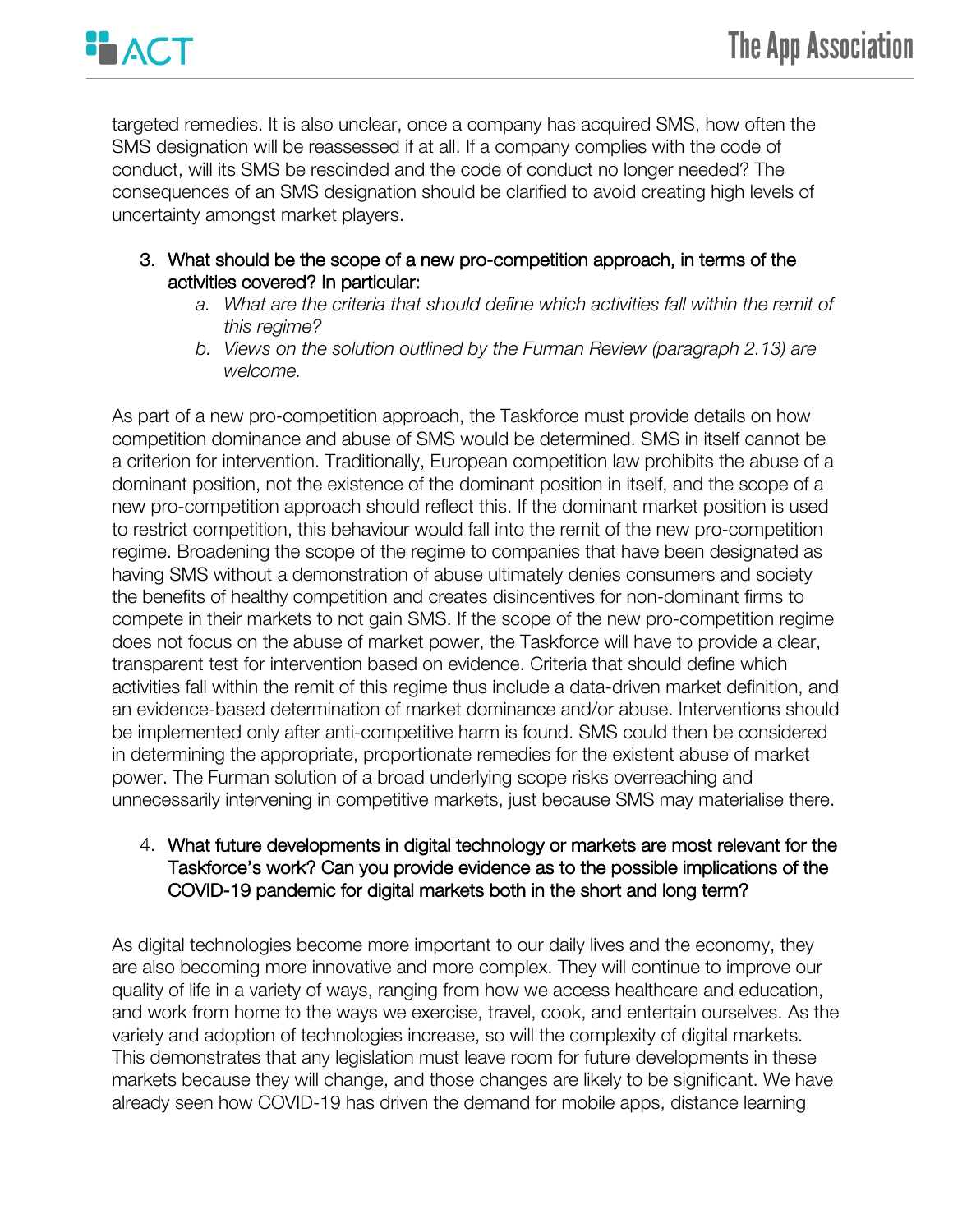

tools, teleconferencing, and other work-from-home solutions, digital healthcare access, and more. In the short term, lockdowns around the world have highlighted the crucial role of technology and innovation in navigating and fighting a pandemic. AI-based smart planning solutions, for example, have provided crucial assistance to health care workers, and have shown that with timely and accurate data we can use AI in very beneficial ways. This increased importance of digital markets is unlikely to recede to pre-COVID-19 levels. Future developments like interoperability, technical specifications, and privacy may be relevant topics for the Taskforce, as well as data governance frameworks to preserve a free and open flow of data. COVID-19 has accelerated trends of digitisation that already existed, and legislation must enable innovators rather than hinder their progress.

## III. Questions for Input and Evidence related to Remedies

#### 1. What are the anti-competitive effects that can arise from the exercise of market power by digital platforms, in particular those platforms not considered by the market study?

This question is unfairly framed. No solid or explicit evidence determines that platforms have anti-competitive effects. The abuse of market power by any economic player can create anti-competitive effects, usually meaning higher costs, less consumer choice, and less innovation. None of these are present in digital platform markets being considered by the Taskforce.

Digital platforms have had pro-competitive effects in many ways. The app economy, for example, is a highly competitive environment, enabled by platforms (app stores), that is currently thriving and continues to experience growth. Platforms have allowed developers of all sizes to compete on a global and level playing field, lowering their overhead cost, allowing them to innovate and providing them with instant world-wide consumer access and high levels of trust. For app developers, mobile app stores have thus significantly decreased entry barriers by providing development frameworks and testing tools, facilitating consumer access, providing payment infrastructure, and more. Due to easier market access for developers, innovation and competition have flourished. Consumers, on the other hand, significantly benefit from the trustworthiness, privacy protections, the update system for their mobile apps, as well as the convenience of centralised payments and refunds. The intense competition in digital markets has enabled consumers to enjoy new technologies and innovation at an unprecedented speed.

#### 2. In relation to the code of conduct:

- *a. Would a code structure like that proposed by the market study incorporating high-level objectives, principles, and supporting guidance work well across other digital markets?*
- *b. To what extent would the proposals for a code of conduct put forward by the market study, based on the objectives of "Fair trading", "Open choices",*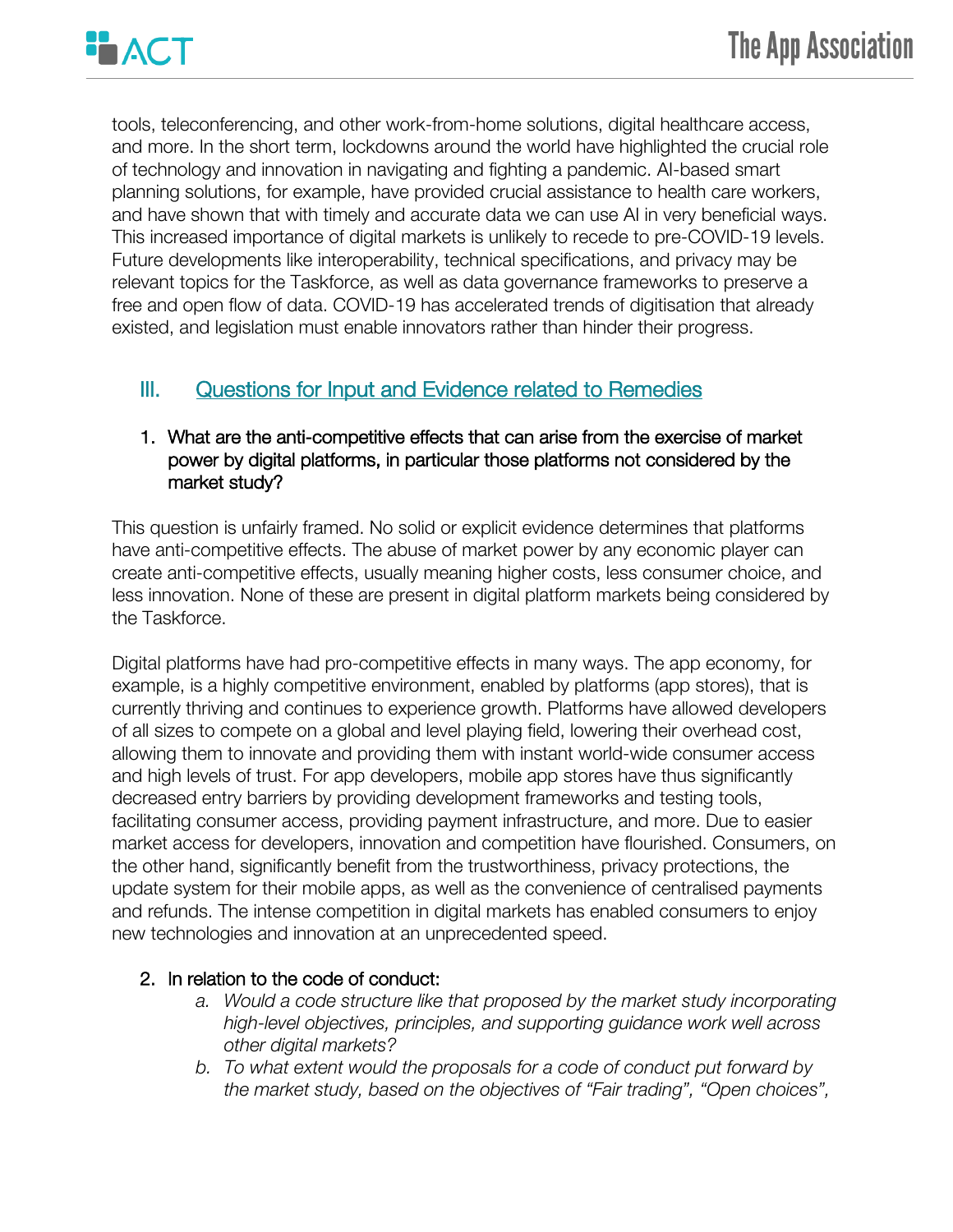

*and "Trust and transparency", be able to tackle these effects? How, if at all, would they need to differ and why?* 

Each code of conduct must absolutely be predicated on the demonstration of abuse, and then be tailored, proportionate, and targeted for each firm. One code of conduct structure will not work across other digital markets. A code of conduct is preferable to ex-ante regulation, although as mentioned previously, we are very concerned that the Taskforce suggests it would be able to "suspend, block and reverse decisions of SMS firms and order conduct" to achieve compliance. It is thus important to ensure a high-level principle structure and remedies that are responsive to demonstrated harms to competition rather than overly detailed and prescriptive rules, as suggested in the questions. Supporting guidance must include practical advice so companies can follow the code easily and are not inundated with additional compliance work. The codes and objectives should be drafted separately for each digital market and should provide some flexibility in how to comply/achieve the goals of the code.

The "fair-trading" objective requires SMS firms to trade fairly and reasonably for services where they are an "unavoidable" trading partner as a result of their "gateway" market position. This objective is questionable. In a competitive market, the objective of fair trading should be applied to all market participants and not just to SMS firms. It is also unclear what quantifiable indicators determine the designation of an "unavoidable", and "gateway" trading partner. In fact, large platforms that constitute "unavoidable" trading partners often use the same terms and conditions for every business user, ensuring that everyone is treated in the same fair and reasonable way, no matter their size.

The "open choices" objective requires SMS firms to allow users to choose freely between elements of the firms' services and those offered by competitors. This is a supported objective, although may not be necessary since platforms have strong incentives not to self-preference and do already allow users to choose freely between products. Using Google and Apple as examples, it can be argued that there is an advantage for apps that are preinstalled to be used. However, consumers now reasonably expect phones to come with certain features preinstalled. While both Apple's and Google's preinstalled apps can now be removed from devices, they also have numerous apps that aren't preinstalled at all. Both platforms also constantly highlight good apps, very often alternatives to their own, and many of these apps are much more successful than Google's or Apple's apps. For example, Spotify captures 35% of total paid subscriptions, while Apple Music comes in second with 19%. Similarly, Microsoft Office apps (Outlook, Excel, PowerPoint) have much higher market shares than Google's equivalents. Because the competition on a platform is an important factor in its value, preserving great user experience and having the best quality apps on their stores is in their interest.

The "trust and transparency" objective requires SMS firms to provide sufficient information to users (consumers and businesses), so they can understand how the platform operates and can make informed choices. This objective is in line with what the European Union's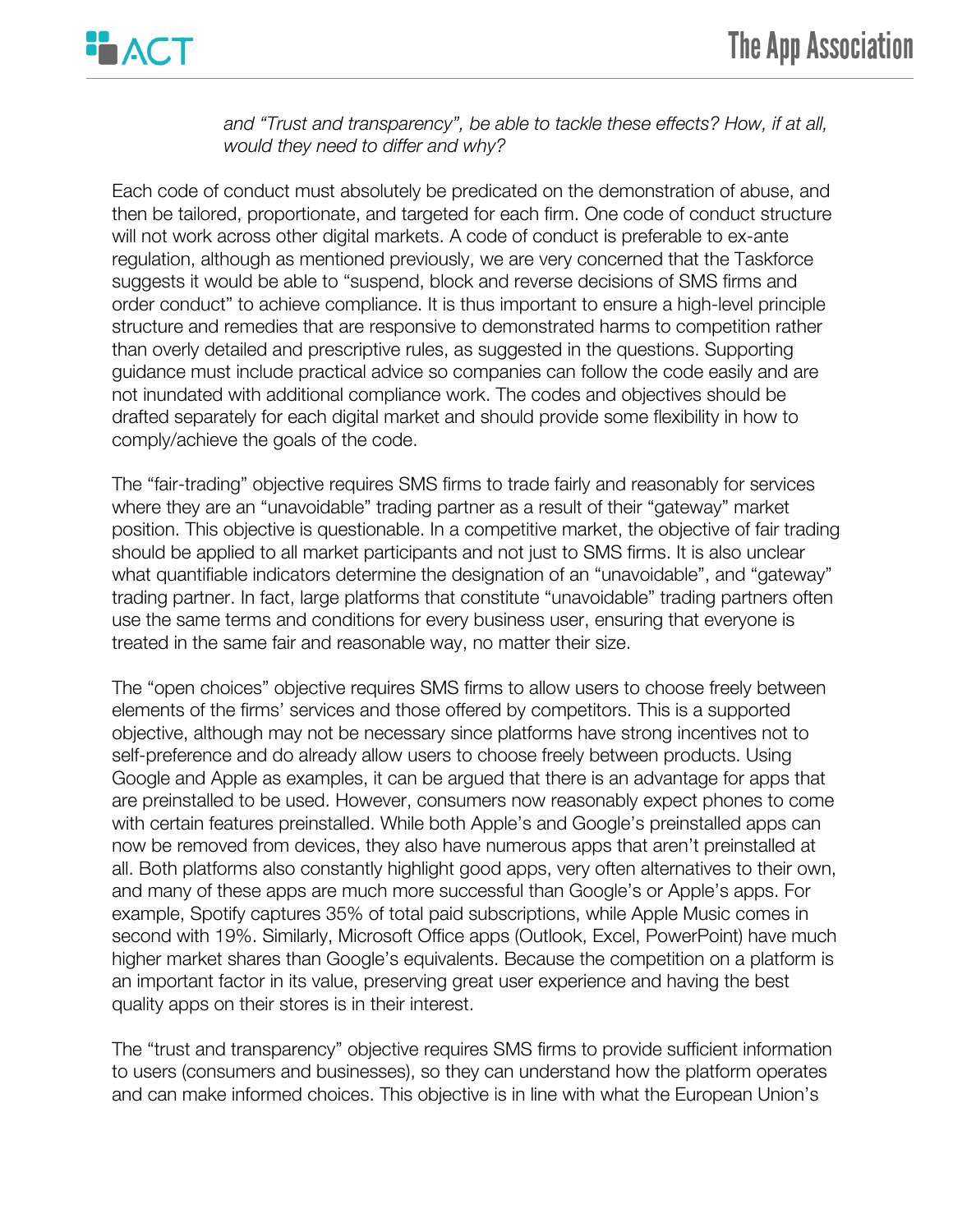

platform to business (P2B) regulation is targeting. While the UK is no longer part of the EU, taking into account elements of the P2B regulation such as guidelines for ranking transparency, clarification of terms and conditions and requirements to implement a mediation process may be immensely useful in achieving this objective.

#### 3. Should there be heightened scrutiny of acquisitions by SMS firms through a separate merger control regime? What should be the jurisdictional and substantive components of such a regime?

Mergers are a part of how innovation works, and an anti-merger regime can severely stifle innovation. Heightened scrutiny or outright prevention of mergers could discourage investment (if investors cannot hope to get a return on their investment, they will not make it in the first place) and prevent integration of innovative new technologies into larger platform ecosystems that offer more leverage. Mergers may allow for greater investments in R&D, increase efficiency, and help firms to compete internationally.

Mergers should be scrutinised or prevented in cases where a company is only acquiring a competing technology firm to kill it (killer acquisition) and in circumstances when already dominant players are merging intending to reduce competition in their market and be able to charge higher prices.

#### 4. What remedies are required to address the sources of market power held by digital platforms?

- *a. What are the most beneficial uses to which remedies involving data access and data interoperability could be put in digital markets? How do we ensure these remedies can effectively promote competition whilst respecting data protection and privacy rights?*
- *b. Should remedies such as structural intervention be available as part of a new pro-competition approach? Under what circumstances should they be considered?*

Sources of market power should only be remedied if they are abused and used to distort competition. Additionally, any remedies taken involving data access and data interoperability must take into account the risk of conflict between data privacy and mandated data-sharing. With the General Data Protection Regulation (GDPR) just passing the two-year mark, stakeholders are still working through its implications, so additional uncertainty would be detrimental to most actors in the digital economy. Any such remedy must align with GDPR and other privacy regimes that apply in the UK. Companies also come up with their own innovative solutions if they have the room to do so. Apple, for example, introduced "Sign-In with Apple" which allows developers to send emails to their customers without Apple having to reveal the email addresses or other private information of users. Consumers and app makers benefit from this solution in terms of strong privacy protection and facilitated GDPR compliance.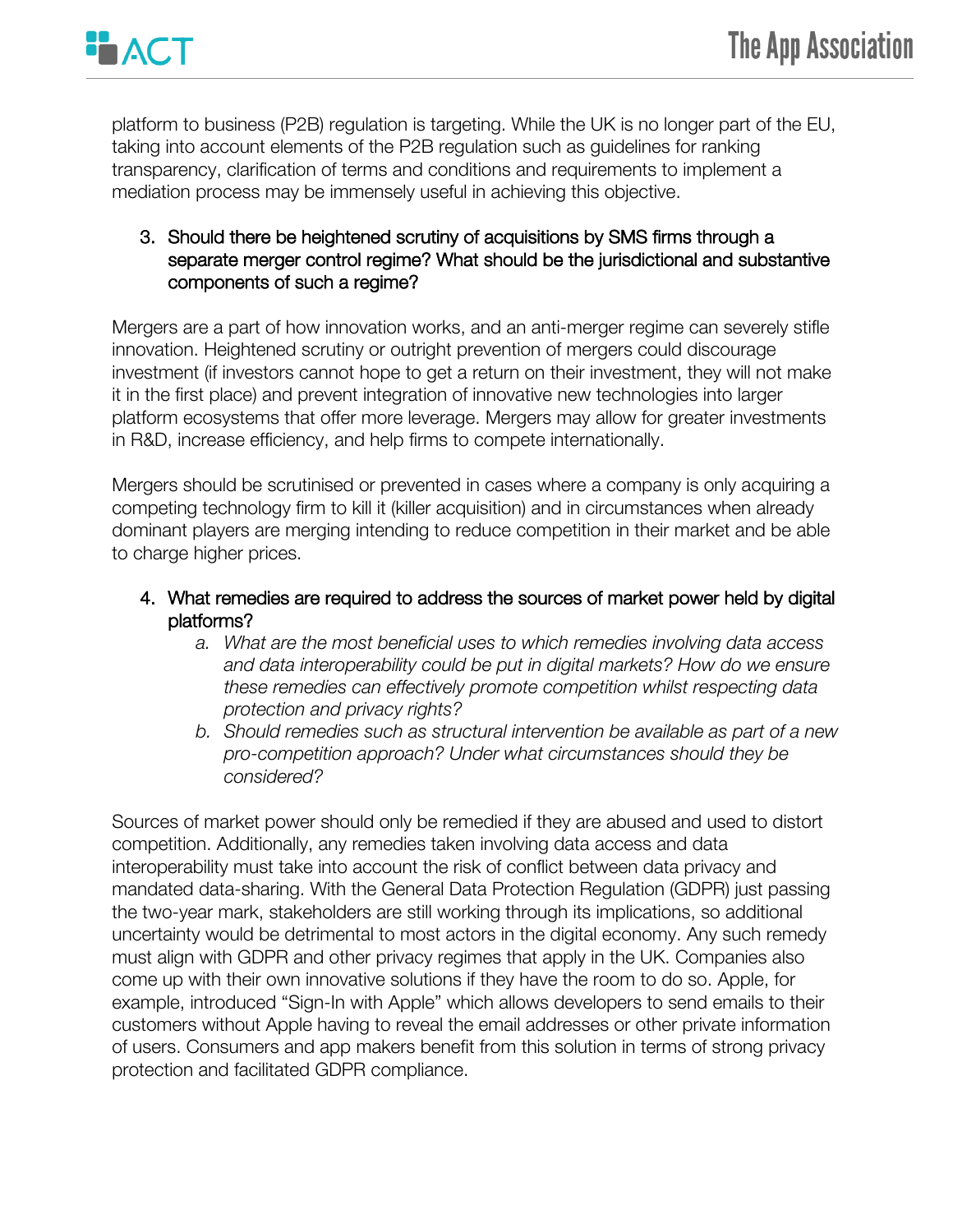

Free competition is essential for maximum consumer welfare. Any antitrust action should focus on specific fact patterns to ensure that the most effective remedies are taken. Structural or behavioural remedies must only be taken once harm has been demonstrated. The existence of market power in itself cannot replace demonstrated harms – sources of market power should not be subject to remedies unless a company has proven to behave anti-competitively. Any enforcement must focus on a company's conduct, rather than structural factors like size, market share, or how much data a firm holds. In case of such behaviour, proportionate remedies that ensure continued competition are essential.

- 5. Are tools required to tackle competition problems that relate to a wider group of platforms, including those that have not been found to have SMS?
	- *a. Should a pro-competition regime enable pre-emptive action (for example where there is a risk of the market tipping)?*
	- *b. What measures, if any, are needed to address information asymmetries and imbalances of power between businesses (such as third-party sellers on marketplaces and providers of apps) and platforms?*
	- *c. What measures, if any, are needed to enable consumers to exert more control over the use of their data?*
	- *d. What role (if any) is there for open or common standards or interoperability to promote competition and innovation across digital markets? In which markets or types of markets? What form should these take?*

A pro-competition regime should not enable pre-emptive action against platforms with SMS nor those without. A regime that allows market intervention without any finding of infringement would disrupt competitive markets and prevent emerging markets from transforming into successful ecosystems like the app economy. An investigative process with ample opportunities for responses by those who are the subject of the investigation provides safeguards for competitive markets and must be preserved. The objective of transparency and measures similar to the ones implemented in the platform to business (P2B) regulation can help to address potential information asymmetries.

With respect to enabling consumers to exert more control over the use of their data, existing privacy regulations, including the General Data Protection Regulation (GDPR), already give consumers extensive control over their data (such as the right to be forgotten). What is needed, rather than additional measures to grant consumers more control over their data, is increased transparency that allows consumers to make informed decisions. The Taskforce should recognize that companies can compete and differentiate themselves based on their privacy and data control practices and incentivise this competition.

## IV. Questions for Input and Evidence related to Designing Procedure and Structure

1. Are the proposed key characteristics of speed, flexibility, clarity, and legal certainty the right ones for a new approach to deliver effective outcomes?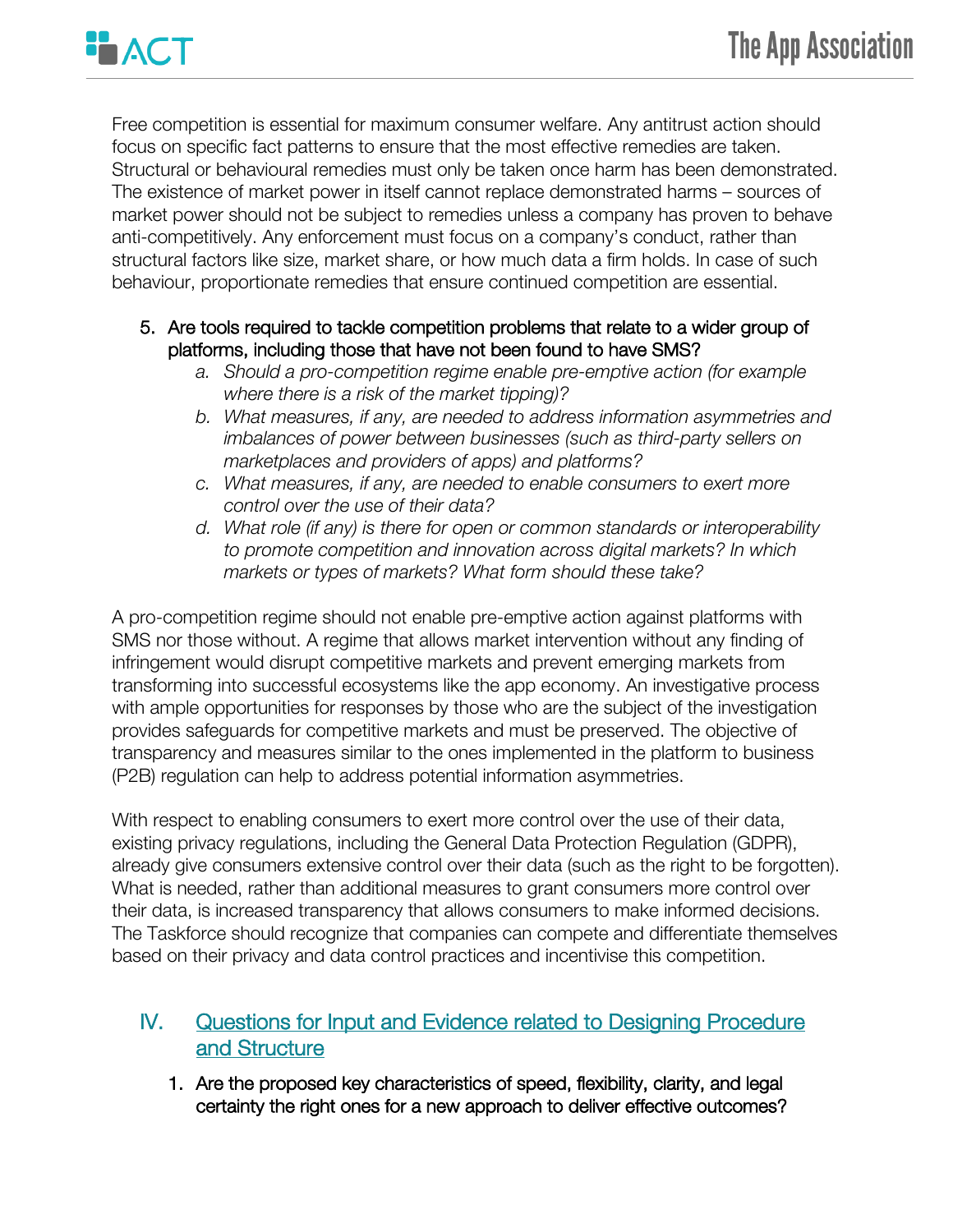

Flexibility, clarity and legal certainty are good characteristics that are important to increasingly complex markets and businesses participating in them. Speed is less useful because collecting evidence and thorough review and investigation are important and may take time, and such a process should be deliberate and transparent.

2. What factors should the Taskforce consider when assessing the detailed design of the procedural framework – both for designating firms and for imposing a code of conduct and any other remedies – including timeframes and frequency of review, evidentiary thresholds, rights of appeal, etc.?

Concerning a procedural framework for designating firms with SMS abuse, reviews, evidentiary thresholds, and rights of appeal, we strongly encourage a predictable framework to be made available that incorporates fair timeframes that allow for responses on complex questions (a minimum of 60 days for responses to formal inquiries, for example), with mechanisms in place to provide flexibility in timelines based on hardships. The process for designing a code of conduct should include opportunities for public input. Evidentiary thresholds to designate SMS abuse should be high, based on data and economic analysis. Firms should also be able to appeal an SMS designation or finding of noncompliance with the code of conduct through the regulatory process and, as a last resort, through the judicial system. Because of the changing nature of digital markets, a review should occur no more than every two (2) years.

3. What are the key areas of interaction between any new pro-competitive approach and existing and proposed regulatory regimes (such as online harms, data protection, and privacy); and how can we best ensure complementarity (both at the initial design and implementation stage, and in the longer term)?

Increases in requirements for large platforms risk creating an unintended burden for smaller companies who rely on them. Therefore, practical overlaps between the new procompetitive approach and existing/proposed regulatory regimes should be avoided. As suggested previously, the framework of the platform to business (P2B) regulation would be a good starting point for complementarity for the new pro-competitive approach. Similarly, concerning data protection and privacy, complementarity with the General Data Protection Regulation (GDPR) should also be ensured.

## V. Conclusion

The App Association shares the ambition of the CMA and the Digital Markets Taskforce to preserve a competitive digital market within the UK. Any new policy framework, however, must be based on the identification of specific market failures and, if found, a data-driven assessment of the structural issues that are causing the market dysfunction. We advise the CMA and the Digital Markets Taskforce to ensure that the new pro-competitive framework takes an evidence-based, fair, coherent, and scalable regulatory approach. This helps to minimise unintended consequences and to avoid negative impacts on small